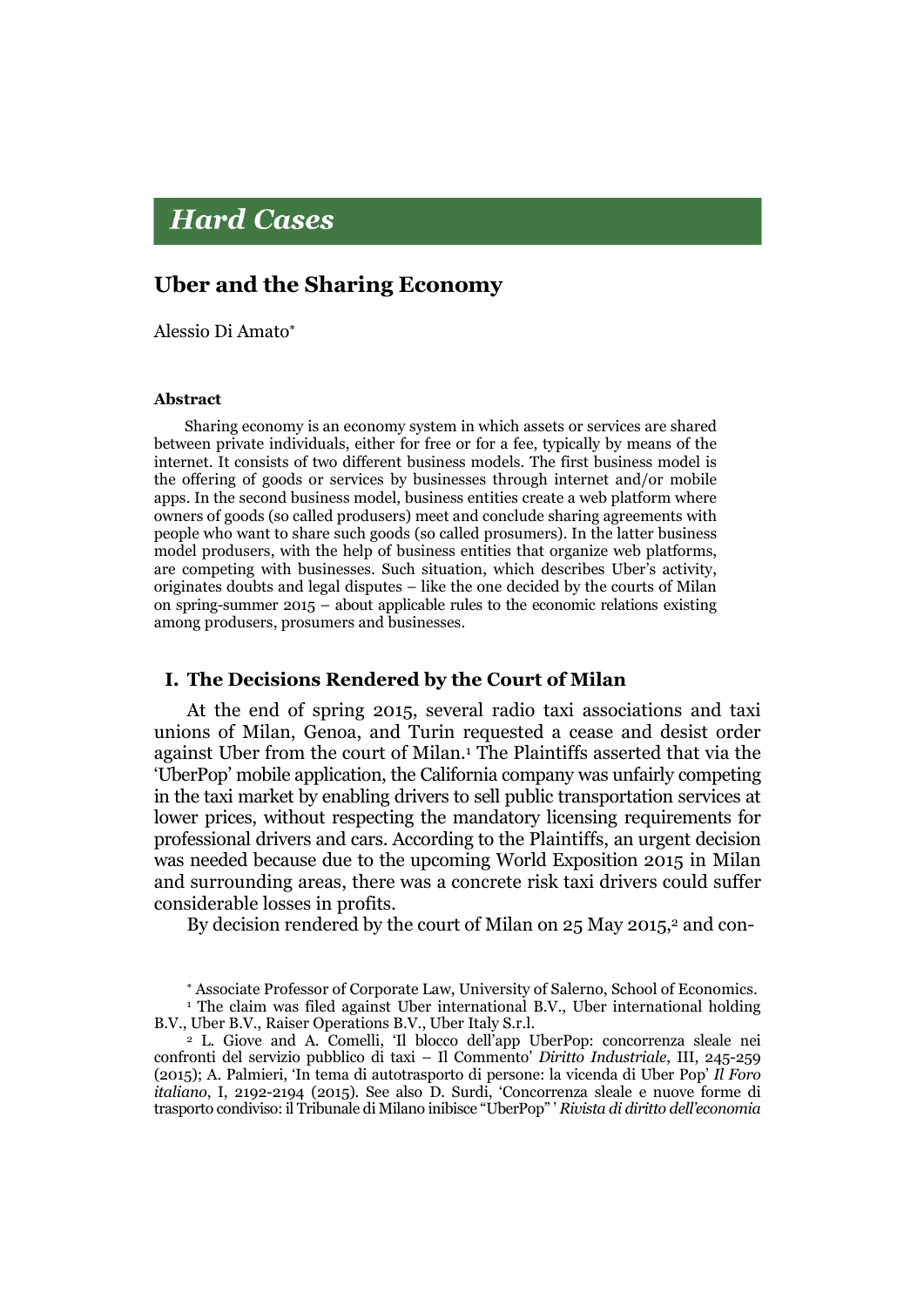firmed on appeal on 9 July 2015,<sup>3</sup> the Plaintiffs' request for an injunction was granted and Uber was ordered to immediately stop offering the UberPop service within the Italian market.

In both judgments, the courts rejected the defensive arguments asserted by Uber and several consumer associations, which joined in the proceedings as third parties in support of Uber's position.

Uber's main defensive arguments were:

- i. Uber is only a web platform and does not provide taxi or transport services. It was asserted that the UberPop mobile application merely creates a web community between potential drivers and potential passengers and that Uber does not participate or interfere in these relationships;
- ii. As a consequence of point i), Uber is not competing with taxi drivers and radio taxi services as it is acting in a completely different market;
- iii. Therefore limiting Uber's access to the market would be in violation of the principles of Italian and European competition law.

The Italian courts first noted that the services provided by Uber could not be qualified as a marketplace wherein a matching tool is given to car owners to facilitate car sharing with other passengers. The courts observed that while in car sharing, carpooling or peer-to-peer services, the car is shared by the owner with other passengers who contribute to the costs of using and operating the car (eg, fuel, tolls, etc), UberPop allows drivers to sell transportation services to potential customers for profit. The courts also noted that Uber could not be considered a business entity completely extraneous to its drivers, as the latter are not free to negotiate prices with passengers, but are obliged to apply tariffs calculated by an algorithm (called *Uber Surge Pricing*) which, using a market price mechanism, increases tariffs when demand increases.

Based on this reasoning, the courts of Milan considered it to be undisputable that the market covered by Uber is exactly the same as that covered by taxis: the individual public transportation market where the customers' needs can be satisfied equally by either a taxi booked by radio service or by private cars booked by UberPop.

However, while in order to obtain their licenses and offer their services taxi drivers must bear considerable costs to satisfy the requirements

<sup>3</sup> A. Palmieri, 'In tema di blocco cautelare di un servizio di trasporto non autorizzato' *Il Foro italiano*, I, 2938 (2015).

*dei trasporti e dell'ambiente*, 375-395 (2015); N. Rampazzo, 'Rifkin e Uber. Dall'età dell'accesso all'economia dell'eccesso' *Diritto dell'Informazione e dell'Informatica*, 957- 984 (2015).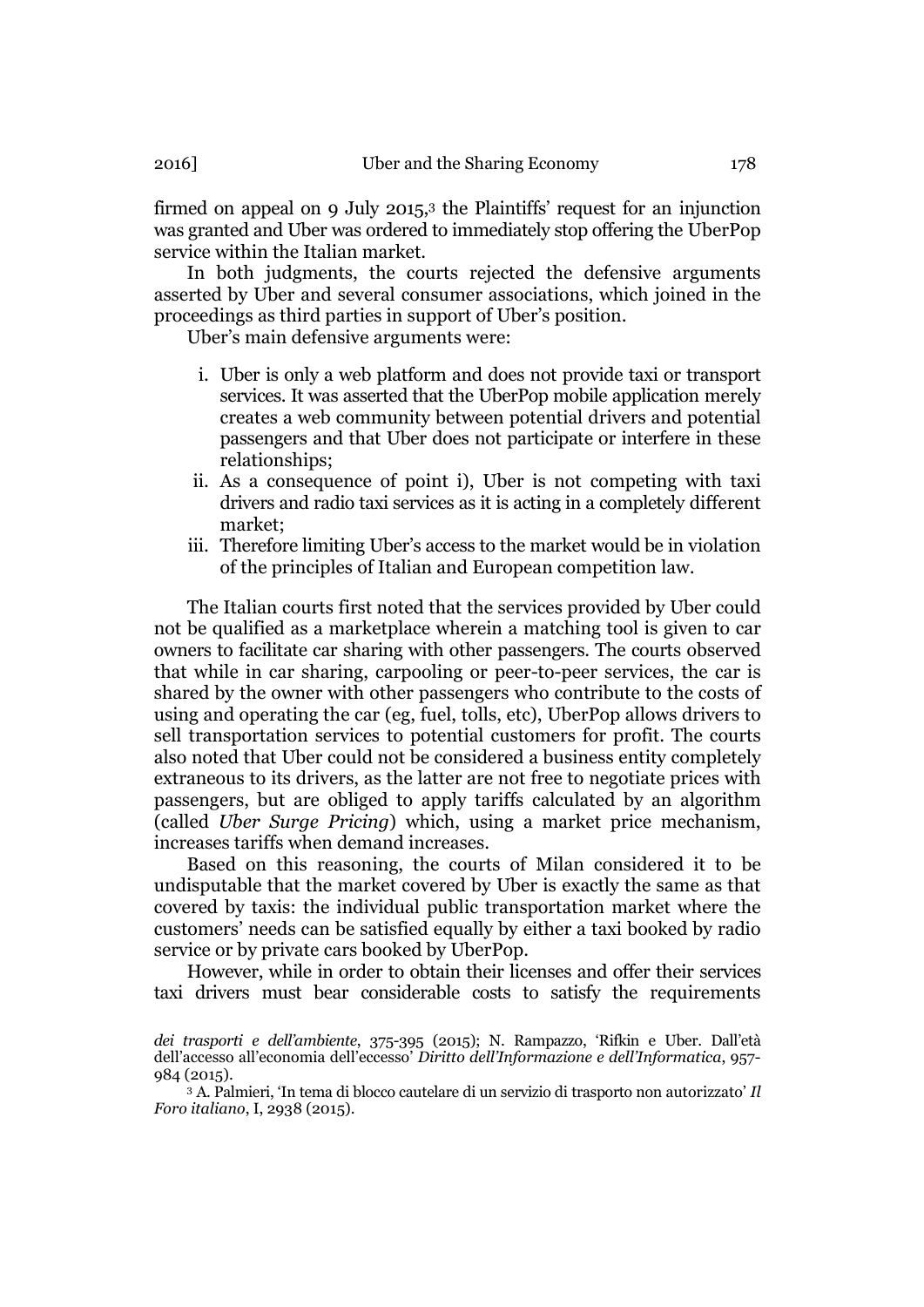provided by law (eg, medical exams, car inspections, insurance, etc), Uber drivers are not subject to these requirements. Therefore, Uber drivers can save costs and offer their services at a better price through predatory conduct which could stimulate the illegitimate poaching of passengers from taxi drivers to Uber drivers.

The Italian courts also denied that banning UberPop could be considered against the principles of Italian and European competition law. It was underlined that, as provided by Art 41 of Italian Constitution and Art 168 of the Treaty on the Functioning of the European Union, human safety is a value which prevails over the value of the free market. As the purpose of taxi regulation is mainly to protect the health and safety of customers, requirements must be set for taxis. For example, the cars used by the licensee drivers must be periodically controlled; the driver must pass periodical exams to verify his skill and his moral and physical integrity; and an insurance policy with adequate coverage for passengers is required.

The courts further observed that Uber has no such requirements for its drivers and in the agreement signed with passengers, it expressly states the California company is not part of the agreements between drivers and passengers. Moreover, passengers do not receive any information about the conditions of the cars, the age and experience of the drivers, or the level of insurance coverage for the car. Such lack of information – the courts of Milan commented – is worrisome when one considers the majority of Uber customers are young people, who usually tend to rely on the internet for hearing about fraud or other problems. The Italian courts added that the internet community usually becomes aware of the bad condition of a car or the poor skills of a driver only after an accident, when the unlucky passenger discovers the driver does not have proper insurance. This is an unacceptable risk – the Judges of Milan concluded – and demonstrates that the activity of Uber is against the law.

#### II. 'Ubergate'

The two decisions rendered by the courts of Milan during springsummer 2015 are only the Italian chapter of a legal battle which taxi unions, taxi drivers, municipalities and government bodies are fighting against Uber all over the world. In fact, Wikipedia reports Uber is involved in at least one hundred seventy-three lawsuits in the world.4

<sup>4</sup> See 'Legal status of Uber's service', available at https://en.wikipedia.org/wiki/Legal\_status of Uber%27s service (last visited 24 May 2016).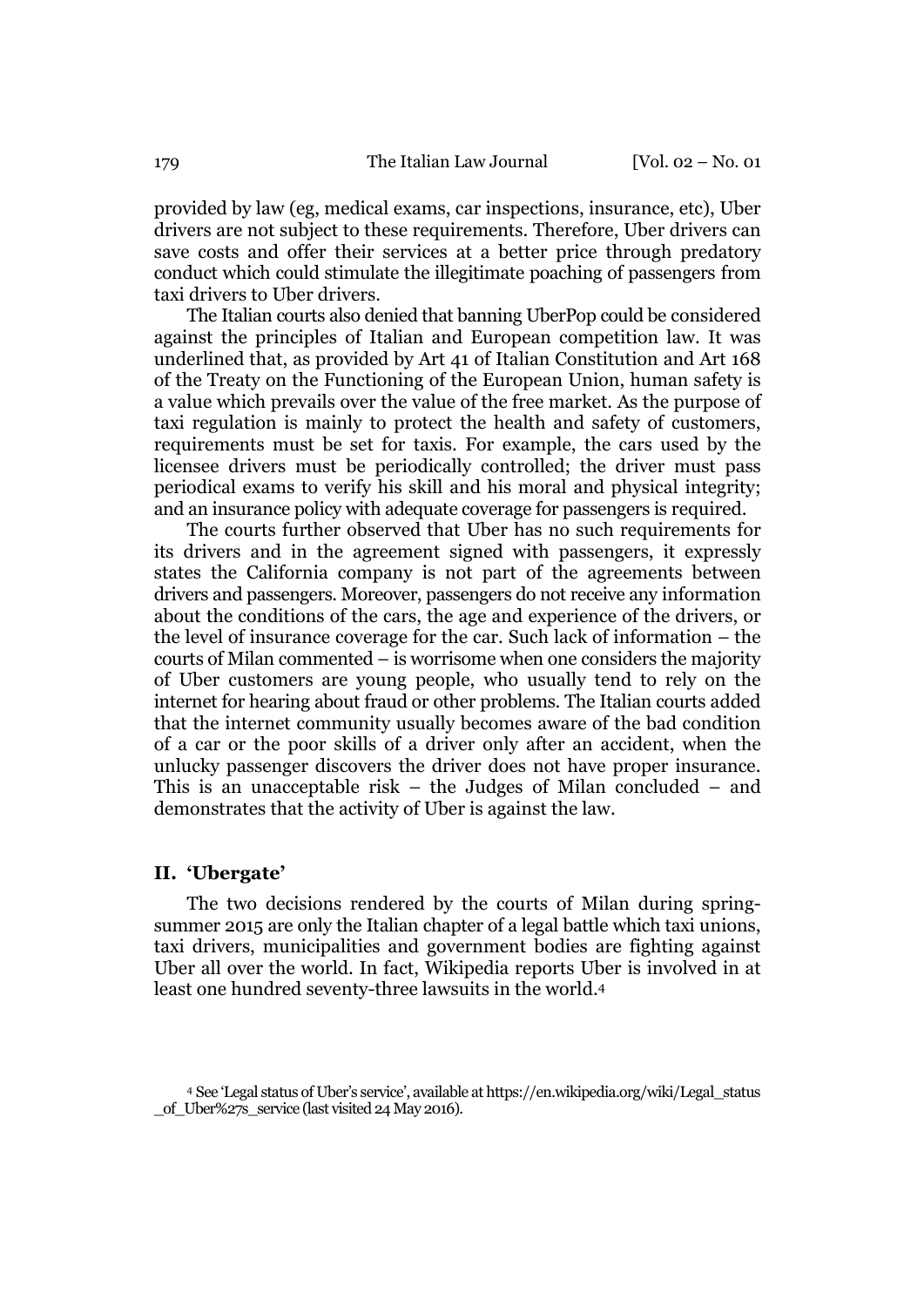In Europe, several courts or municipalities and governmental agencies have banned UberPop (recently renamed UberX).5

The Hamburg<sup>6</sup> and Berlin<sup>7</sup> courts have ruled that UberPop does not comply with the licensing requirements for taxi services provided by the 'Passengers Transportation Act' (*Personenbeförderungsgesetz*) and that an injunction against Uber does not violate the Trade Regulation Act (*Gewerbeordnung*).8

On 9 December 2014, as part of an injunction request by the Madrid Taxi Association, the Commercial Court no 2 of Madrid ordered the suspension and ban of Uber's activities,9 affirming that Uber's activities were openly infringing passenger transportation rules.10

In March 2015, the Geneva Department of Security and Economy banned Uber's services in Geneva, stating Uber qualifies as a taxi dispatching center under Geneva Taxi law and fails to comply with the therein stated rules.11

UberPop was subject to similar decisions in many cities in the United States, where local transportation agencies have ruled against the California company's presence in their local markets. News of injunctive orders has been reported also from cities in Asia and Central and South America.12

The worldwide legal disputes involving Uber always have the same content: that Uber creates unfair competition for taxis because the company does not pay taxes or licensing fees; it endangers passengers; its drivers are untrained, unlicensed and uninsured or underinsured; passengers are not covered by insurance and in general, the company breaks the law.

Notwithstanding this adverse environment, Uber's turnover and value are increasing. Its value is estimated presently at sixty-two thousand five hundred billion US dollars, thanks to the revenue from the billions of transactions conducted daily by its one million one hundred thousand drivers

<sup>5</sup> R. Podszun, 'UBER – A Pan-European Regulatory Challenge' *Journal of European Consumer and Market Law*, 59-60 (2015).

<sup>6</sup> Verwaltungsgericht Hamburg 27 August 2014, Case 5 E 3534/14, *BeckRS*, 55424  $(2014).$ 

<sup>7</sup> Verwaltungsgericht Berlin 26 September 2014, Case 11 L 353.14, available at Juris.

<sup>8</sup> L. Wusthof, 'UBER in Germany' *Journal of European Consumer and Market Law*, 60-62 (2015).

<sup>9</sup> Juzgado de lo Mercantil no 2 Madrid, 9 December 2014 no 707/2014, *Asociación madrileña del taxi* v *Uber technologies Inc*, available in Spanish at www.poderjudicial.es (last visited 24 May 2016).

<sup>10</sup> B. Conde Gallego, 'UBER in Spain' *Journal of European Consumer and Market Law*, 62-63 (2015).

<sup>11</sup> J.K. Sommer, 'UBER in Switzerland' *Journal of European Consumer and Market Law*, 116-118 (2015).

<sup>12</sup> 'Legal status of Uber's service' n 4 above.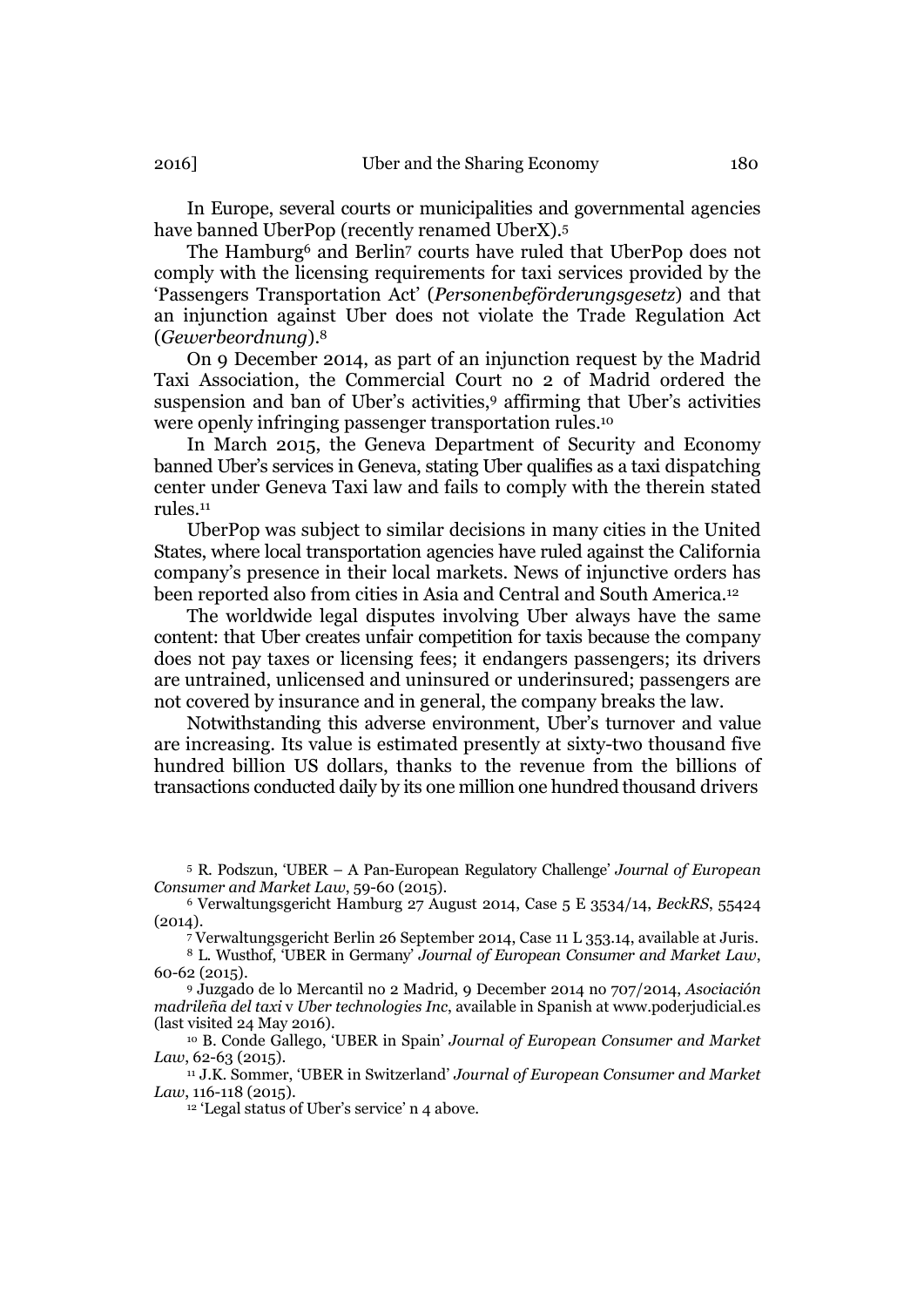operating in three hundred fifty-one cities in sixty-four different countries.13

One of the reasons Uber's economic growth does not seem to be affected by its legal disputes is most likely that the company is providing services, different from UberPop, which do not fall – or only partially fall – within the above-described scenario.14 Moreover, there is a strong consumer movement that supports Uber's activities.

As they have done in the Italian proceedings, consumer associations around the world often join legal proceedings as third parties in support of the California company. They assert that limiting access to the public transportation market is an unjustified 'government-granted privilege'15 bestowed upon powerful taxi driver lobbies, that it is against the principle of free competition, and that it damages consumers by depriving them of the chance to access alternative and cheaper transportation services.

Consumer associations also allege UberPop is a system that allows people who own a car and have free time to earn money. Thus, Uber is an important source of income in a period where the economic crisis is limiting job opportunities. Additionally, Uber reduces consumers' incentives to purchase automobiles, almost certainly saving them money and reducing environmental damage.16

It has also been asserted that sharing economy businesses such as Uber create value in at least five ways:17

- by giving people an opportunity to use others' cars, kitchens, apartments, and other property, it allows underutilized assets of 'dead capital' to be put to more productive use;
- by bringing together multiple buyers and sellers, it makes both the supply and demand sides of its markets more competitive and allows greater specialization;
- by lowering the cost of finding willing traders, haggling over terms, and monitoring performance, it cuts transaction costs and expands

<sup>14</sup> For example, UberBlack, which provides chauffeur services with rental cars. In Italy, UberBlack was challenged by taxi drivers, but not banned.

<sup>15</sup> T.W. Bell, 'Copyright Porn Trolls, Wasting Taxi Medallions, and Propriety of "Property" ' 18 *Chapman Law Review*, 799-814, 808 (2015).

<sup>16</sup> B. Rogers, 'The Social Costs of Uber' 82 *The University of Chicago Law Review Dialogue*, 85-102, 90 (2015).

<sup>17</sup> C. Koopman et al, 'The Sharing Economy and Consumer Protection Regulation. The Case for Policy Change' 8 *Journal of Business, Entrepreneurship & the Law*, 529-545, 531 (2015).

<sup>13</sup> See, B. Simonetta, 'Effetto Uber sul trasporto pubblico. Ecco l'eredità della startup da 62 miliardi di dollari' *IlSole24ore* (5 February 2016), available at http://www.ilsole24ore. com/art/tecnologie/2016-02-05/uber-vale-625-miliardi-\$-e-apre-ad-altre-startup-09480 3.shtml?uuid=ACDtMEOC (last visited 24 May 2016).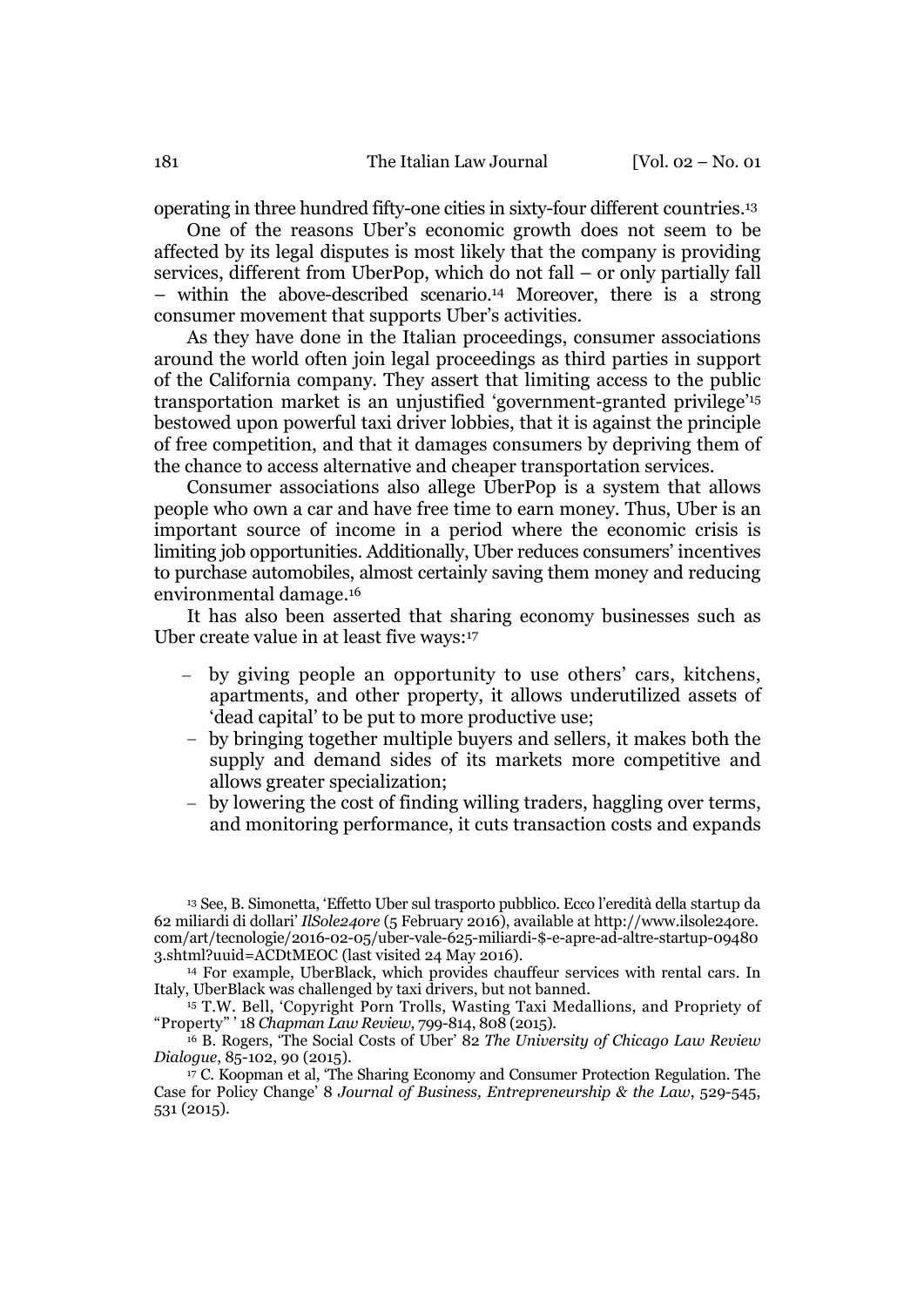the scope of trade;

- by aggregating the reviews of past consumers and producers and putting them at the fingertips of new market participants, it can significantly diminish the problem of asymmetric information between producers and consumers;
- by offering an 'end-run' around regulators who are captured by existing producers, it allows suppliers to create value for customers long underserved by those incumbents that have become inefficient and unresponsive because of their regulatory protections.

The above-described movement which supports Uber and, more generally, the sharing economy, has stimulated the enactment of new regulations that cover the area of services offered by the California company and that overcome the issue of the compatibility of such services with competition law.

In Italy, the *Autorità Garante della Concorrenza e del Mercato* (AGCM), the Italian Antitrust Authority, highlighted that with respect to UberBlack,18 ridesharing or carsharing services should be considered legal, as they promote competition in the individual public transportation market. With respect to UberPop, AGCM observed that the need of protect the safety of passengers should prevail over the competition value, exhorting the legislature to enact a 'minimum regulation' for web platforms which allow persons other than professional drivers to offer individual transportation services.19

Also, the *Autorità di Regolazione dei Trasporti* (ART), the Italian Transportation Authority, observed that services like UberPop are directed at a market partially different from the one where taxis and chauffeurs operate, providing a benefit not only for passengers, but also for the environment and traffic.20 The Authority proposes modifying the existing Italian transport regulations by introducing a new category of transport services provided by persons other than professional drivers via web platforms.

In Europe, on 21-22 January 2014, the European Economic and Social Committee rendered an opinion on 'Collaborative or participatory

<sup>18</sup> See n 14 above.

<sup>19</sup> Autorità Garante della Concorrenza e del Mercato, 29 September 2015 Parere AS1222, *Legge quadro per il trasporto di persone mediante autoservizi pubblici non di linea*.

<sup>20</sup>Autorità di Regolazione dei Trasporti, 21 January 2015, *Atto di segnalazione al Governo e al Parlamento sull'autotrasporto di persone non di linea: taxi, noleggio con conducente e servizi tecnologici per la mobilità*.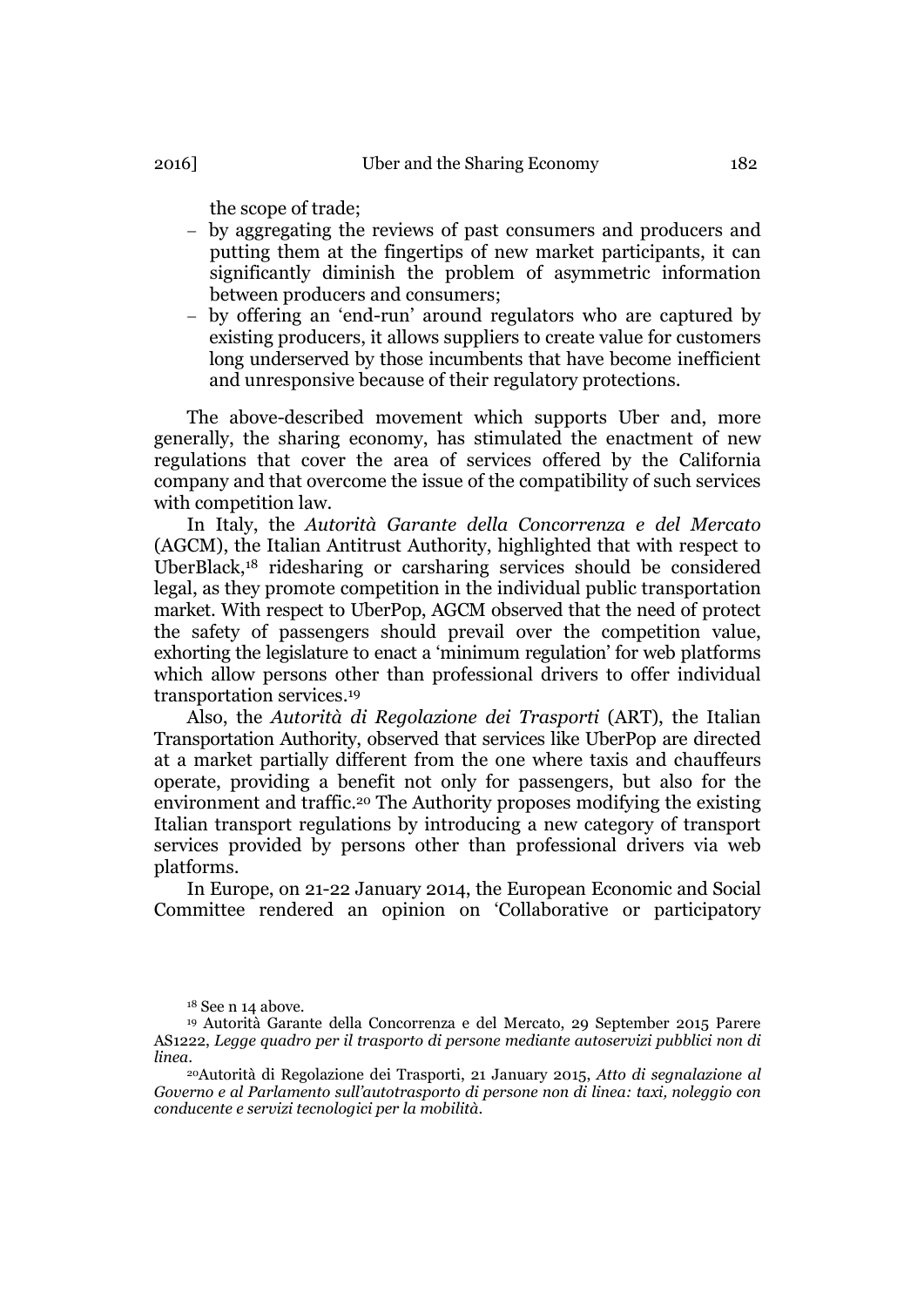consumption, a sustainability model for the  $21<sup>st</sup>$  century<sup>'21</sup> which highlights that: 'collaborative or participatory consumption (…) represents an innovative complement to a production economy in the form of a use-based economy offering economic, social and environmental benefits. It also offers a way out of the economic and financial crisis, by enabling people to exchange things for others that they need (…). Given the complexity and importance of the emergence of collaborative or participatory consumption, the relevant institutions need, on the basis of the necessary studies, to regulate the practices carried out within these forms of consumption, in order to establish the rights and responsibilities of all the stakeholders involved. Firstly, collaborative or participatory consumption can meet social needs in situations where there is no commercial interest and, secondly, it can help, as a for-profit activity, to create jobs, while complying with the rules on taxation, safety, liability, consumer protection and other essential rules'.

Legislation has been adopted both to prevent and regulate the new transportation services.

Some of these laws are very strict and do not work in favor of Uber. On 1 October 2014, the French Government promulgated the *Thévenoud* Law,<sup>22</sup> which recognizes 'Transportation Service with Driver' as a distinct category from 'taxi service', but imposes heavy restrictions on companies that organize shared service transportation, making it an offense to organize a for-profit shared transportation service using drivers who are not taxi or professional drivers. On the basis of this law – whose compatibility with competition law has been contested by Uber to the European Commission – drivers providing UberPop services have been arrested and fined, and UberFrance's offices have been searched by twenty-five policemen.23

There is also legislation in the United States whose content is more favorable for Uber, including laws in Milwaukee, Seattle and California.24

### III.The Business Models of the Sharing Economy

<sup>21</sup> European Economic and Social Committee 21-22 January 2015, 495<sup>th</sup> Plenary Session, *Rapporteur B. Hernàndez Battaler* 2014/C 177/01. See also European Parliament – Directorate-General for Internal Policies – Policy Department Structural and Cohesion Policies – Research for Tran Committee – Tourism and the Sharing Economy: Challenges and Opportunities for the EU 2015.

<sup>22</sup> Loi 1 October 2014 no 204-1104, relative to '*aux taxis et aux voitures de transport avec chauffer*'.

<sup>23</sup> P. Jougleux, 'UBER in France' *Journal of European Consumer and Market Law*, 112-113 (2015).

<sup>24</sup> E. Mitchell, 'Uber's Loophole in the Regulatory System' 6 *Houston Law Review*, 75- 97, 94 (2015).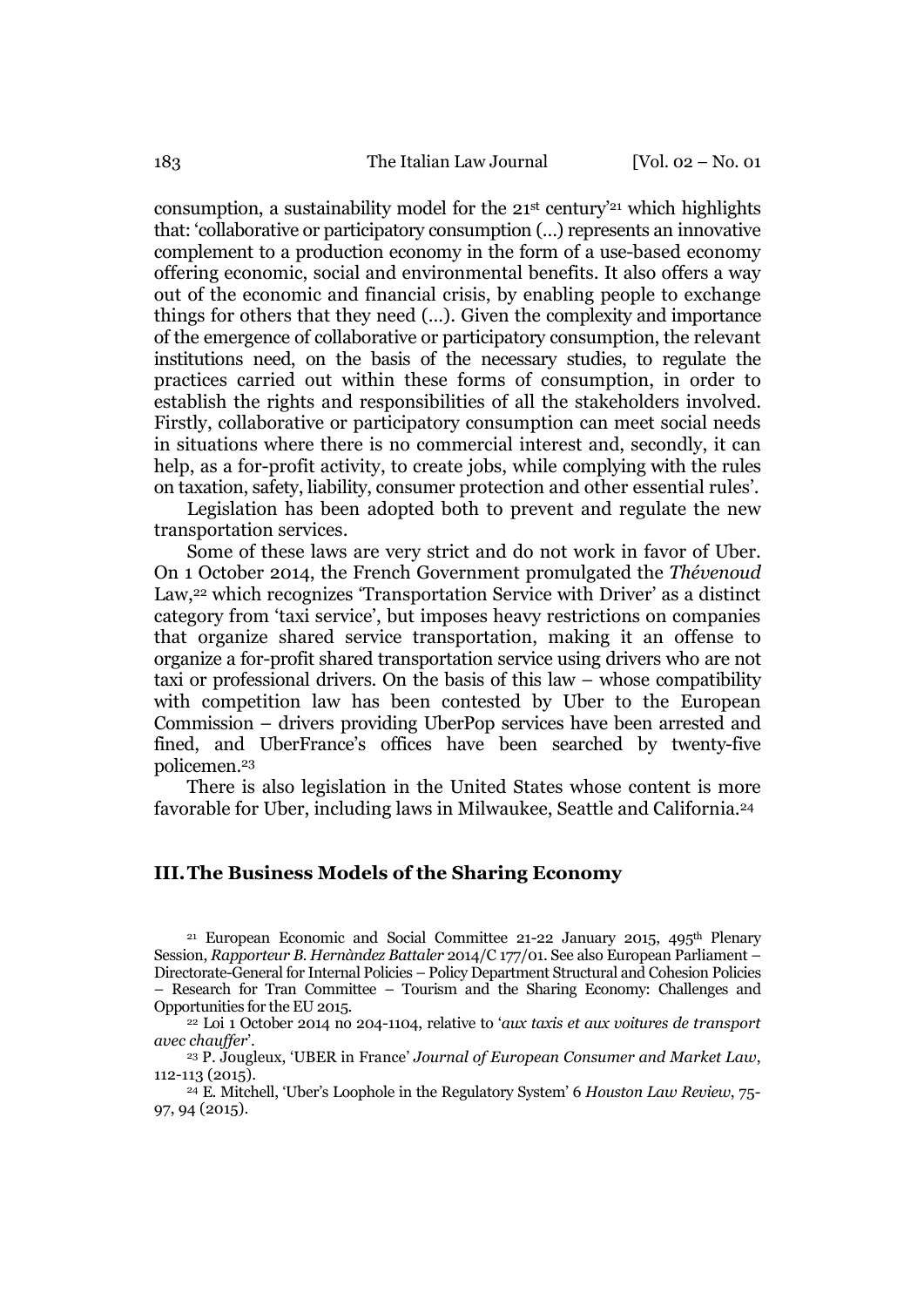It is a common view that the internet and the sharing economy create new ways to do business, which cannot be understood and governed with classic economic concepts.25

It is noted that the traditional mechanisms of market distribution have been completely changed by the internet. The time and costs business firms bear to offer products and services to their customers have dramatically decreased. At the same time, customers benefit from an enormous quantity of information – including the important role played by customer reviews – which drive purchases and are easy to access.<sup>26</sup>

These aspects have exploded with the advent of mobile web applications that have made cellular phones and tablets efficient tools for searching and purchasing, hiring, lending, sharing, selling, exchanging, or bartering goods and services. This phenomenon has seen the advent of an 'economy system in which assets or services are shared between private individuals, either for free or for a fee, typically by means of the internet'.27

The idea that goods – mainly long-lasting goods with an idling capacity, as they do not need to be constantly used by owners – can be shared by different people with an access-based consumption model has been used for years in the timeshare market, which inspired Directive 94/47/EC of the European Parliament and the Council of 26 October 1994, on the protection of purchasers in respect of certain aspects of contracts relating to the purchase of the right to use immovable properties on a timeshare basis.

However, in recent times, mobile web technologies have made it extremely easy for owners to get in contact with consumers interested in paying a fee for sharing the utilization of properties or services so that, now, access has become the new form of ownership.28

It has been underlined that: 'collaborative or participatory consumption practice can apply to any aspect of daily life, such as:

 mobility (car-sharing, the rental and shared use of vehicles, including taxis, bicycles and parking places, and carpooling, which means filling empty car seats with other passengers going in the same direction),

<sup>25</sup> J. Kassan and J. Orsi, 'The Legal Landscape of the Sharing Economy' 27 *Journal of Environmental Law and Litigation*, 1-20 (2012); P. Aigrain, *Sharing: Culture and Economy in the Internet Age* (Amsterdam: Amsterdam University Press, 2012).

<sup>26</sup> G. Smorto, 'Verso la disciplina della sharing economy' *Mercato, concorrenza e regole*, 245-277, 267 (2015).

<sup>27</sup> See, eg www.oxforddictionaries.com/definition/english/sharing-economy (last visited 24 May 2016) stating: 'thanks to the sharing economy you can easily rent out your car, your apartment, your bike, even your wifi network when you don't need it'.

<sup>28</sup> S. Ranchordas, 'Does Sharing Mean Caring? Regulating Innovation in the Sharing Economy' 16 *Minnesota Journal of Law, Science & Technology*, 413-475, 416 (2015).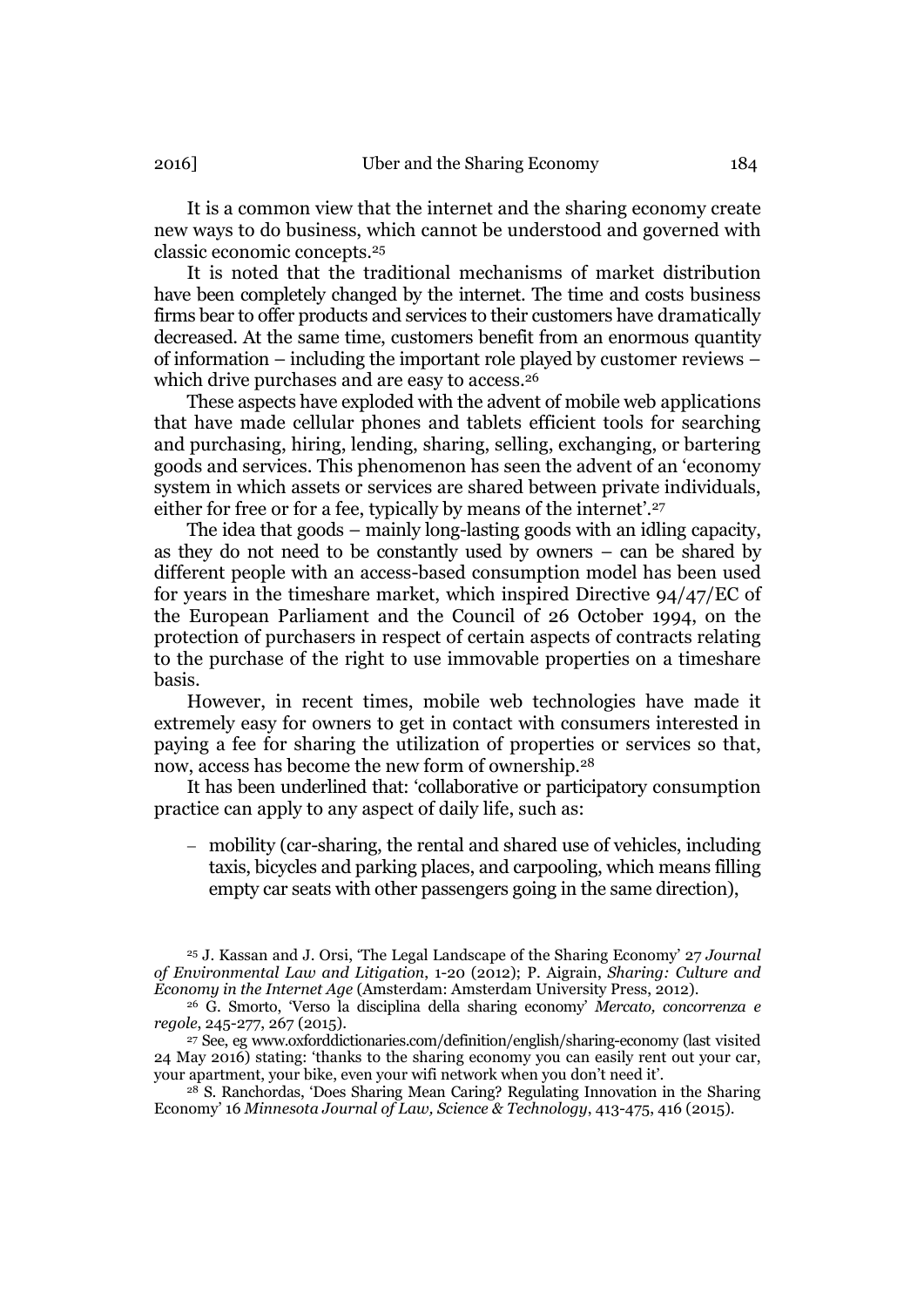- energy efficiency (shared use of household utensils),
- accommodation and areas for growing food (rental of rooms, shared housing, and urban and rural allotments),
- business (co-working or shared office space),
- communications (mobile platforms where users can buy and sell goods and services to people living in the same community),
- work (micro-tasks, hiring people for specific jobs, or 'handymen', where the best bidder is given tasks ranging from hanging pictures to assembling items of furniture),
- culture (bookcrossing and book bartering, and promoting cultural exchanges among young people from different countries),
- education (digital communities for learning languages),
- time and skills (time banks),
- leisure (sharing digitalized content),
- finance (loans between individuals, direct loans from individuals to small and medium-sized enterprises, crowdfunding or collective financing, crowdfunding for crowdbenefits),
- tourism (dining experiences in private homes), and peer-to-peer food swapping,
- art and also markets for bartering and donating clothing and items for children, repair and recycling of objects, …,
- promoting the use of renewable energies, where possible sharing energy surpluses through smart networks'.29

The sharing economy, regardless of the area of life where it is utilized, consists of two different business models, depending on who is offering the goods or the services and who is organizing the web platform where the goods or the services are offered.

The first business model is the offering of goods or services by businesses through the internet, mobile apps, or both. This model has become very popular for cars and bicycles. In this model, there are two parties, the users and the businesses, and one agreement between them.

In the second business model, business entities create a web platform where owners of goods (or performers of services) meet and conclude sharing agreements with people who want to share such goods (or services).

UberPop falls in the latter business model of the sharing economy.

The California company is defined as a transportation network company that enables ride-sharing transactions between drivers and customers, without owning any vehicles; rather, it connects passengers with nearby

<sup>29</sup> 'Collaborative or participatory consumption, a sustainability model for 21st century', Opinion of the European Economic and Social Committee, 21-22 January 2015.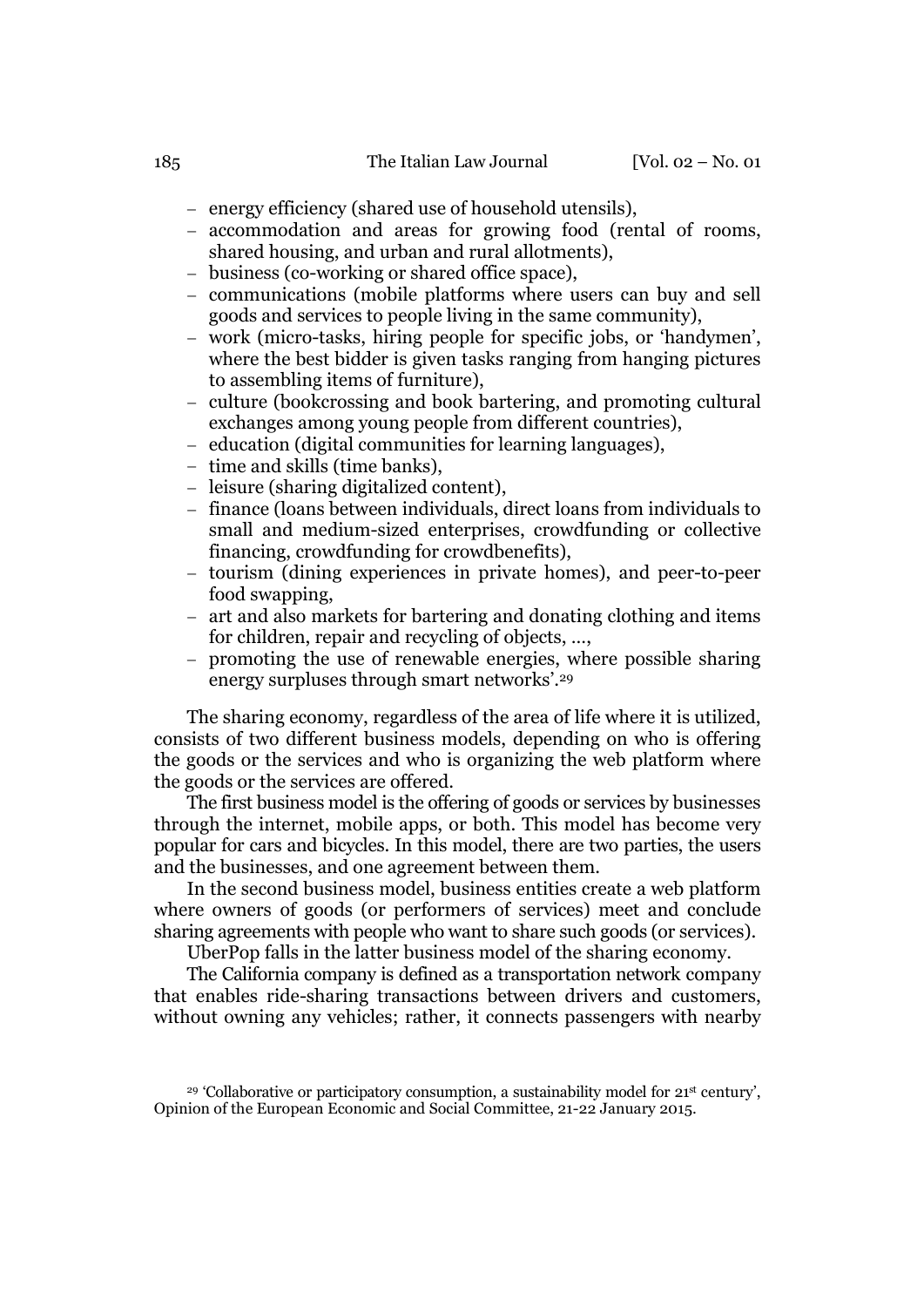drivers through a mobile phone application, much like a taxi dispatcher does.30

In such scenarios, business entities – like Uber – play the role of intermediary and their success is linked to the web platform. Because they charge a fee for each transaction between owners and users, the faster and more secure and precise the platform is in letting the customers find and obtain the goods or services, the more profits the company makes. In this model, there are three parties involved: the businesses which run the web platform, the owners of the goods to be shared, and the users of such goods. There are also three agreements: the agreement between the businesses and the users, the agreement between the businesses and the owners, and the agreement between the owners and the users.

The first business model does not create new legal issues. The service agreement concluded by the two parties is a B2C agreement that falls under consumer law, unless the fee paid by the user is lower than the minimum required to cover costs of the sharing organization. For example, several municipalities consider bike sharing an important tool to reduce pollution and traffic within the city31 and qualify such services as public transportation, the price of which is fixed according to social and not economic criteria.

The application of the law to the second business model is more complex. One relevant legal issue concerns the liabilities suffered by the organizer of the web platform. Another legal issue concerns the rules of the agreement signed between the user and the owner of the good shared.

#### IV. Uber's Liability towards Passengers and Third Parties

In its proceedings around the world, Uber always claims to be completely independent from its drivers and consequently denies any liability towards passengers and third parties for illicit activities committed by its drivers.

Terms and Conditions of the agreement proposed by Uber to its passengers reads as follows: 'To avoid any doubts: Uber, itself, does not provide transport services and Uber is not a transport company. It is up to the service provider to offer transport services, which can be requested through the use of an application and/or service. Uber acts solely as an intermediary between you and the service provider. The transport services

<sup>30</sup> J. Davis, 'Drive at your own risk: Uber violates unfair competition laws by misleading Uberx Drivers about their insurance coverage' 56 *Boston College Law Review*, 1097-1142, 1103 (2015).

<sup>31</sup> See http://www.roma-n-bike.com/progetto.asp (last visited 24 May 2016).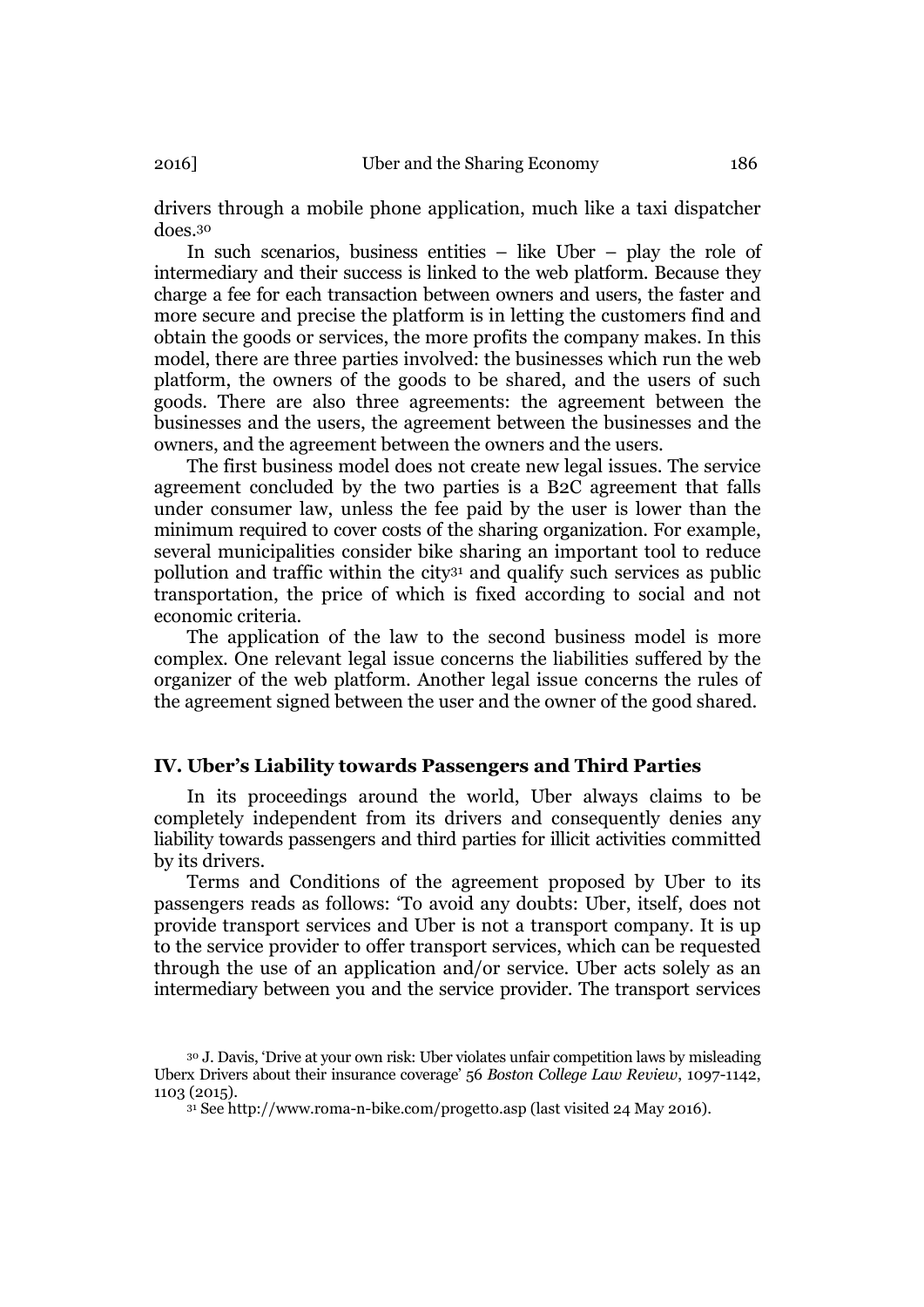on the part of the service provider are, therefore, governed by the contract (to be) concluded between you and the service provider. Uber will never be a part of that contract'.

Despite Uber's position and its Terms and Conditions, many courts, including the courts of Milan, have affirmed that Uber cannot be considered extraneous to the agreement signed between the drivers and the passengers and, for this reason, have concluded Uber is acting in the same market as taxis, as its intermediary services are part of the transportation service offered by its drivers.

The conclusion reached by the Italian Judges is correct.

It is a commonly accepted principle that, in the application of entrepreneurial risk, business entities are liable for the damages to customers and third parties caused by the activities of employees and outsourced entities that operate under the entity's control and instructions.32

For many years, European case law has held that when a business entity 'works for the benefit of his principal he may in principle be treated as an auxiliary organ forming an integral part of the latter's undertaking, who must carry out his principal's instructions and thus, like a commercial employee, forms an economic unit with this undertaking'.33

While it is true that Uber does not take part in the decision of drivers and passengers to conclude the transportation agreement, it is also true that the content of such agreements and the conduct of drivers are substantially affected by Uber's instructions.

Uber fixes the method of payment (credit card), which is considered the hallmark of the company. Tariffs are not freely agreed by drivers and passengers but imposed by the California company and calculated by an algorithm, *Uber Surge Pricing*, created by Uber itself. Uber even has a policy that passengers need not tip the drivers.34

Even if Uber's hierarchical position to its drivers could not be considered as sufficient to recognize employee status,35 it seems undisputable that

<sup>33</sup> Case 40/73 *Suiker Unie and others* v *Commission of the European Communities* (European Court of Justice 16 December 1975) available at www.eur-lex.europa.eu.

<sup>34</sup> On the Uber website it reads: 'When you arrive at your destination, just hop out — we'll automatically charge the credit card on file. And there's no need to tip'.

<sup>35</sup> On the website www.uberlitigation.com it is stated that '*O'Connor et al v. Uber Technologies, Inc., C.A. No. 13-03826-EMC (N.D. Cal.*) is a pending lawsuit against Uber Technologies, Inc. ("Uber") that has been filed by four drivers who have used the Uber App (the "App") on behalf of a Class of drivers who have used the App in California. The plaintiffs in the lawsuit allege that they and other drivers in California should be classified as employees, and that Uber has therefore violated sections of the California Labor Code by not reimbursing drivers for certain expenses and not passing along to drivers the part of the fare that they allege represents a tip. The court has certified a class

<sup>32</sup> P. Trimarchi, *Rischio e responsabilità oggettiva* (Milano: Giuffrè, 1961).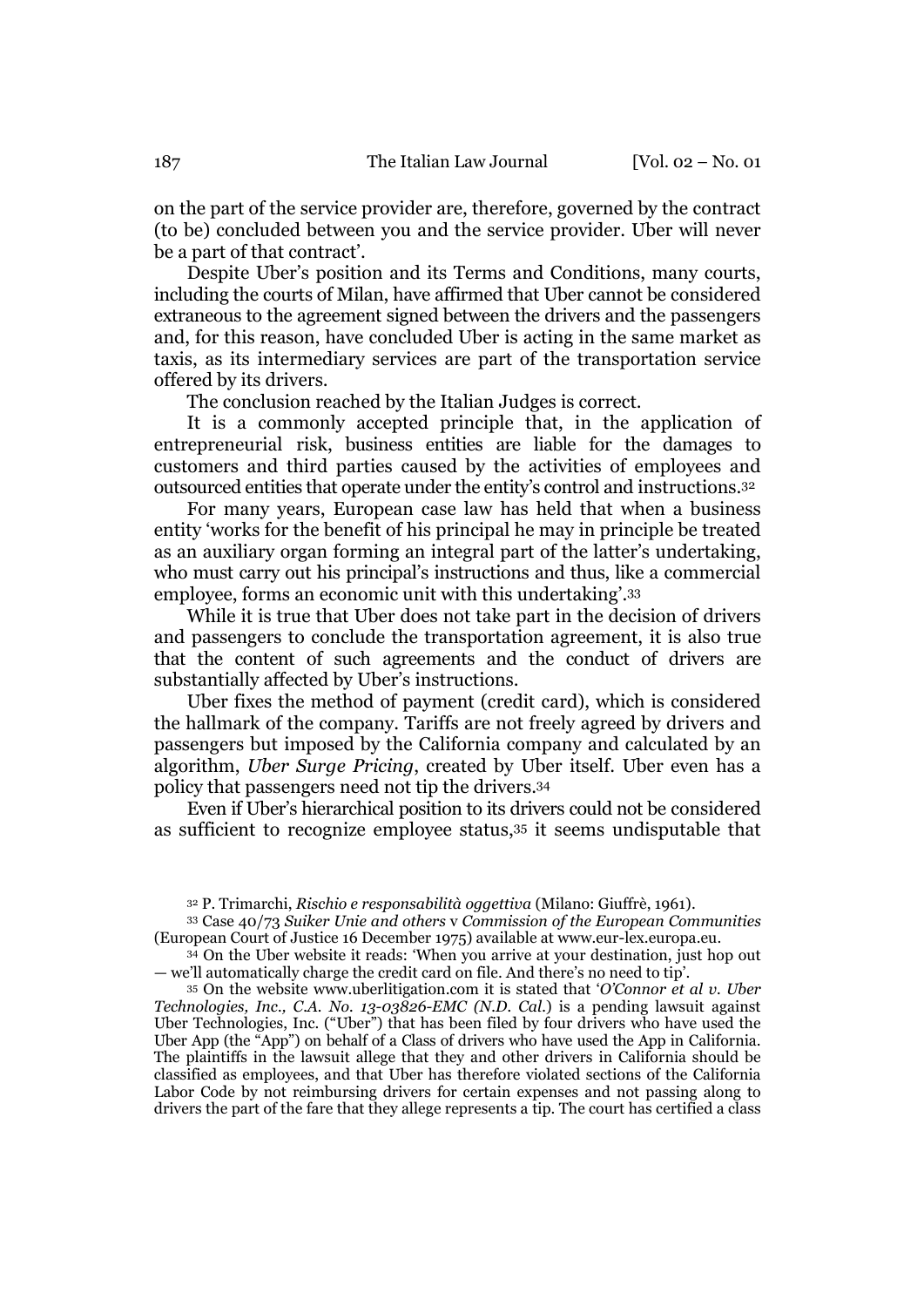Uber is liable for the damages to passengers and third parties by its drivers as the drivers are part of the business organization set up and guided by Uber.36

A claim filed against Uber by the parents of a six-year-old pedestrian killed in San Francisco by an Uber driver – who did not have a passenger but was logged into the app and searching for fares – was settled.37 However, because of this incident Uber had to review its insurance coverage. Originally, it only covered drivers after they had accepted a ride request and while they were transporting a passenger. Since then, Uber has expanded it to cover drivers during their entire time on duty under certain circumstances.38

## V. The Relation between Passengers and Uber Drivers and Their Duty of Good Faith

An additional interesting and uncertain legal issue of the sharing economy is identifying the rules that govern the agreement concluded by the owner of the shared goods and the user when – like the drivers of UberPop – the owners are not a business entity.

Under definitions provided by Art 1.b of the Council Directive 93/13/EEC of 3 April 1993, on 'unfair terms in consumer contracts' and by Art 2.2 of Directive 2011/83/EU of the European Parliament and of the Council of 25 October 2011, on consumer rights, the owner of the shared goods cannot be said to qualify as a producer or seller or trader as he is not 'acting for purposes relating to his trade, business or profession'.

Scholars refer to such subjects as *produsers* while the users of their goods are called *prosumers*.39 It is also observed that when *prosumers* pay a fee to *produsers* for sharing their goods, a capitalist act between consenting adults takes place.40

Until the enactment of regulations or the advent of self-regulation,41 such sharing agreements will fall in the category of C2C or P2P agreements

to pursue the reimbursement claim (as to vehicle-related and phone expenses, but not other expenses) and the tips claim, which include the misclassification question (ie, whether drivers are or are not Uber's employees)'.

<sup>36</sup> M. Macmurdo, 'Hold the Phone! <sup>"</sup>Peer-to-Peer" Ridesharing Services, Regulation and Liability*'* 76 *Louisiana Law Review*, 307-353, 332 (2015).

<sup>37</sup> J. Davis, 'Drive at your own risk: Uber violates unfair competition laws by misleading Uberx drivers about their insurance coverage' 56 *Boston College Law Review,* 1097-1142  $(2015).$ 

<sup>38</sup> T.G. Locks, 'Travelers Beware: Tort Liability in the Sharing Economy*'* 10 *Washington Journal of Law Technology & Arts*, 329-342 (2014-15).

<sup>39</sup> G. Smorto, n 26 above, 264.

<sup>40</sup> B. Rogers, n 16 above, 87.

<sup>41</sup> H.A. Posen, 'Ridesharing in the Sharing Economy: Should Regulators Impose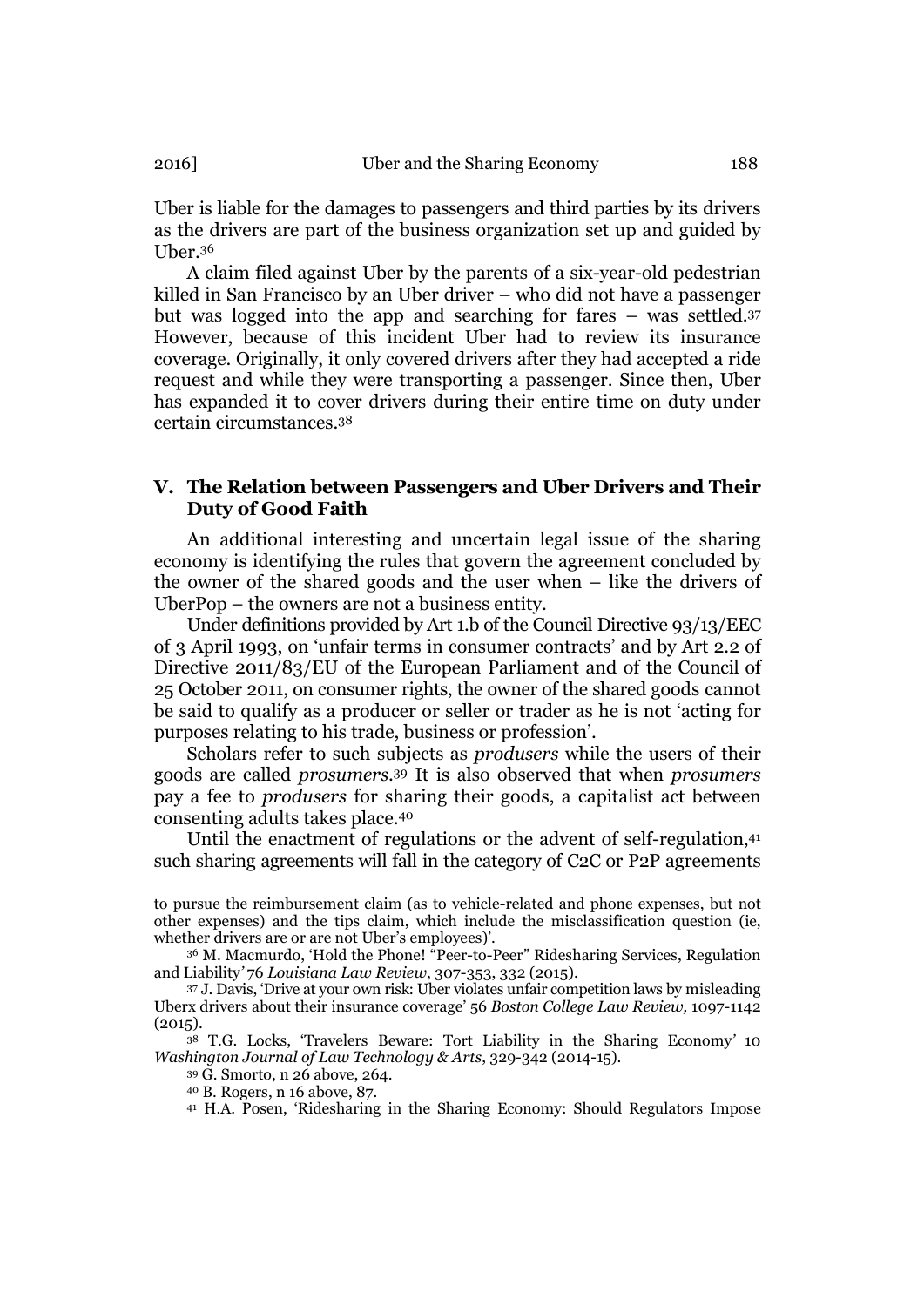(eg agreement between private parties)42 and will be governed by common contract law rather than consumer law.

Without detailed rules, the content of the obligations of the parties will be covered by blanket clauses, among which the duty of good faith will play an essential role.

The duty of good faith will impose that the private owners of goods provide users with adequate information about the quality of the goods, in order to let them decide whether to pay a sum to share it. A *produser* cannot be asked to provide the technical information of the goods, as required by consumer law. At the same time, he will have to transparently share any sensitive information about the goods that he knows (for example if he shares his home, if there is something material not working).

It is questionable if the duty of good faith also affects the required conduct of the *prosumer*. While consumer law does not create any specific duty for the consumer, there is a question whether the nature of the sharing agreements and their collaborative scope impose a duty to users to issue a review of the good or service.

A review is defined as 'a consumer's opinion and/or experience of a product, service or business'. Reviews can be found on specialist websites and on the websites of many retailers, retail platforms, booking agents, and trusted trader schemes (schemes helping consumers to select a trader).43

Recent studies have described the important function played by reputational feedback mechanisms – such as reviews or ratings –44 in an internet economy.45

Other possible benefits of online consumer reviews include:

- enabling consumers to make faster and better buying decisions;
- ensuring (or boosting) competition among businesses regarding products and services that consumers value and therefore indirectly – with the feedback provided by consumers online – help bring up their quality;

Uber regulations on Uber?' 101 *Iowa Law Review*, 405-433 (2015).

<sup>44</sup> Other monitoring mechanisms has been developed to ensure quality. Uber allows passengers to see the GPS path of their rides so they can independently verify the driver took the shortest route. The firms also have the address and credit card information of every customer, which helps to ensure the safety of the drivers. This also permits all transactions to be cashless, reducing the incentive for theft. The result is more fully informed and empowered customers (C. Koopman et al, n 17 above, 542).

<sup>45</sup> G. Smorto, 'Reputazione, fiducia e mercati' *Europa e Diritto Privato*, 199-218 (2016).

<sup>42</sup> G. Smorto, 'I contratti della sharing economy' *Foro italiano*, V, 222-228 (2015). <sup>43</sup> J. Valant, 'Online consumer service. The case of misleading or fake reviews', 2, available at http://www.europarl.europa.eu/RegData/etudes/BRIE/2015/571301/EPRS \_BRI(2015)571301\_EN.pdf (last visited 24 May 2016).